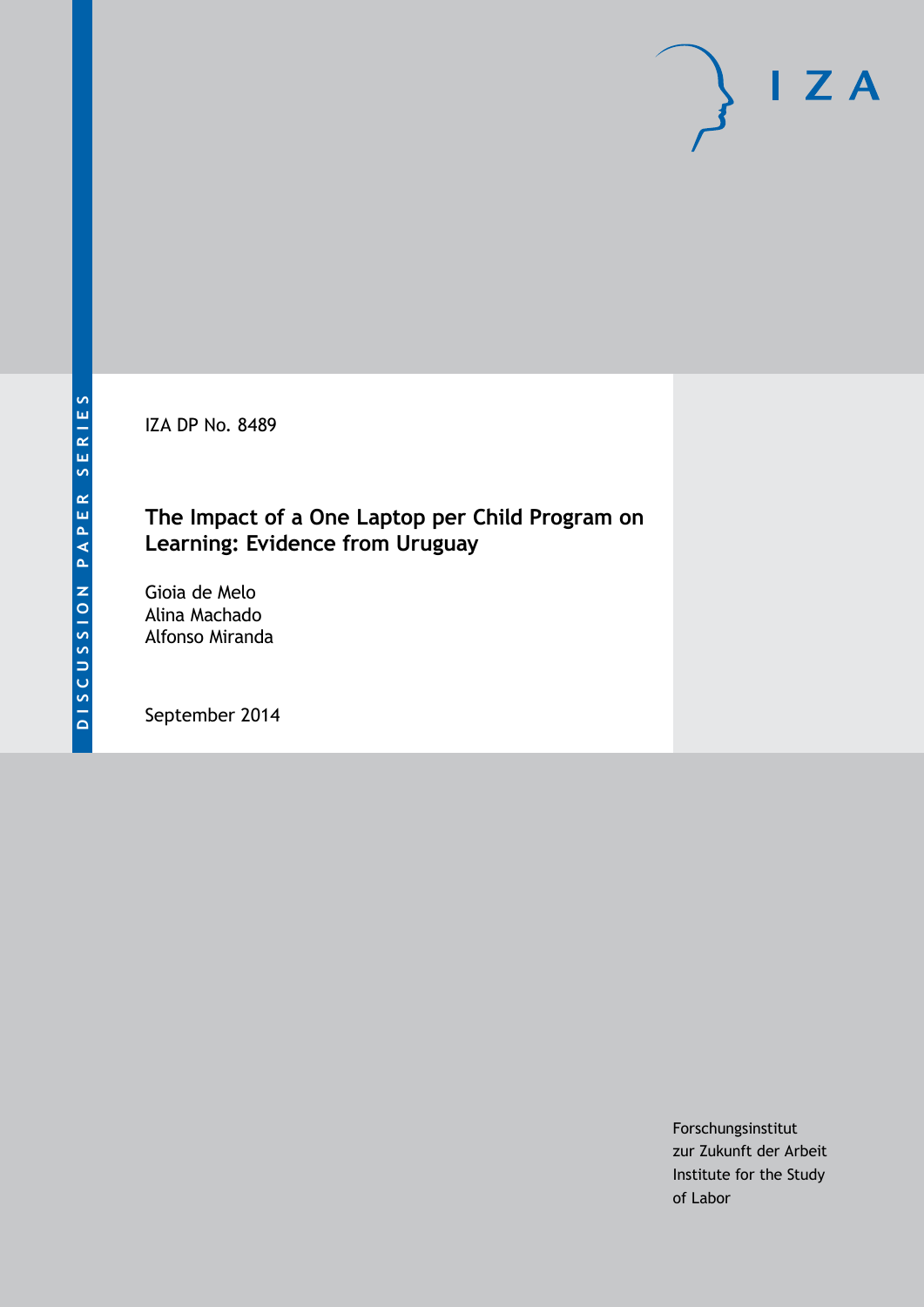# **The Impact of a One Laptop per Child Program on Learning: Evidence from Uruguay**

## **Gioia de Melo**

*Universidad de la República and Banco de México*

## **Alina Machado**

*Universidad de la República*

## **Alfonso Miranda**

*Center for Research and Teaching of Economics (CIDE) and IZA*

> Discussion Paper No. 8489 September 2014

> > IZA

P.O. Box 7240 53072 Bonn **Germany** 

Phone: +49-228-3894-0 Fax: +49-228-3894-180 E-mail: [iza@iza.org](mailto:iza@iza.org)

Any opinions expressed here are those of the author(s) and not those of IZA. Research published in this series may include views on policy, but the institute itself takes no institutional policy positions. The IZA research network is committed to the IZA Guiding Principles of Research Integrity.

The Institute for the Study of Labor (IZA) in Bonn is a local and virtual international research center and a place of communication between science, politics and business. IZA is an independent nonprofit organization supported by Deutsche Post Foundation. The center is associated with the University of Bonn and offers a stimulating research environment through its international network, workshops and conferences, data service, project support, research visits and doctoral program. IZA engages in (i) original and internationally competitive research in all fields of labor economics, (ii) development of policy concepts, and (iii) dissemination of research results and concepts to the interested public.

IZA Discussion Papers often represent preliminary work and are circulated to encourage discussion. Citation of such a paper should account for its provisional character. A revised version may be available directly from the author.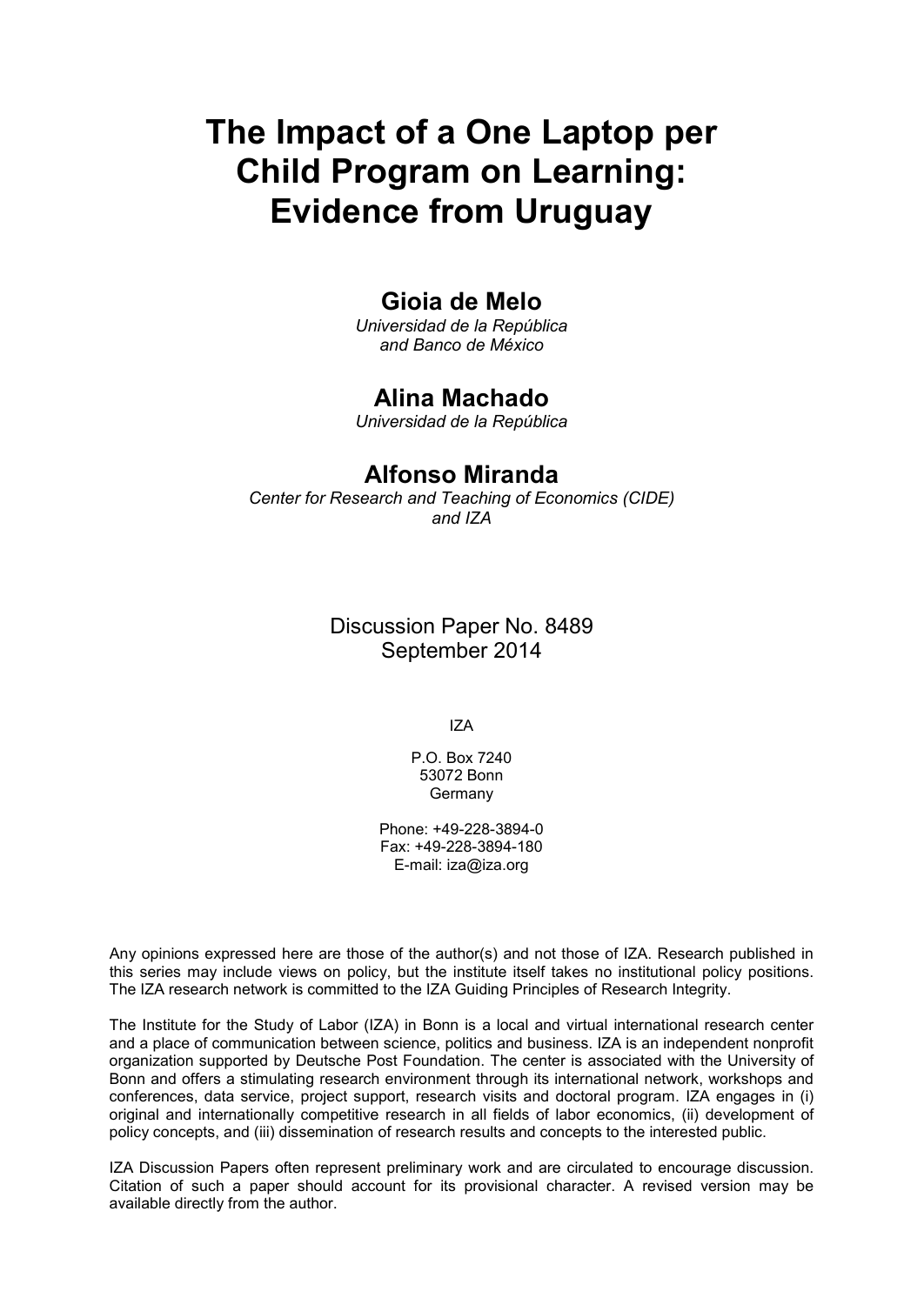IZA Discussion Paper No. 8489 September 2014

# **ABSTRACT**

# **The Impact of a One Laptop per Child Program on Learning: Evidence from Uruguay[1](#page-2-0)**

We present evidence on the impact on students´ math and reading scores of one of the largest deployments of an OLPC program and the only one implemented at a national scale: Plan Ceibal in Uruguay. Unlike previous work in the field, we have unique data that allow us to know the exact date of laptop delivery for every student in the sample. This gives us the ability to use a continuous treatment, where days of exposure are used as a treatment intensity measure. We use a difference-in difference strategy including fixed effects at the individual level. Given that there is some variation in the date of laptop delivery across individuals within the same school, we can identify the effect of the program net of potential heterogeneity in the rate schools gain improvements on student's achievement over time in the absence of the OLPC program across the country (i.e. we allow each school to follow a different learning growth curve over time due to unobservable time-varying heterogeneity). We also run an alternative specification where we allow for different learning growth curves over time between schools located in Montevideo and the rest of Uruguay. Our results suggest that in the first two years of its implementation the program had no effects on math and reading scores. The zero effect could be explained by the fact that the program did not involve compulsory teacher training and that laptops in class are mainly used to search for information on the internet.

JEL Classification: I21, I28

Keywords: technology, education, impact evaluation

Corresponding author:

Gioia de Melo Economic Research Department Bank of Mexico 5 de Mayo 18, CP 06059 Mexico City Mexico E-mail: [gdemelo@banxico.org.mx](mailto:gdemelo@banxico.org.mx)

<span id="page-2-0"></span><sup>1</sup> This project was funded by a research grant from Centro Ceibal, as well as by the *Administración Nacional de Educación Pública* (ANEP). It would not have been possible without the cooperation of the Research Evaluation and Statistics Division, (DIEE, ANEP) and the administrative records Centro Ceibal provided us with. We are particularly grateful for advice received from Julián Cristia. We also would like to specially thank for the cooperation of researchers from the Economics Institute (Universidad de la Republica), Rodigo Arim (dean of the Economics Faculty, Universidad de la República), Andrés Peri and Alejandro Retamoso (DIEE, ANEP), and Cecilia Marconi and Gonzalo Graña from Centro Ceibal as well as comments received by Yu Zhu.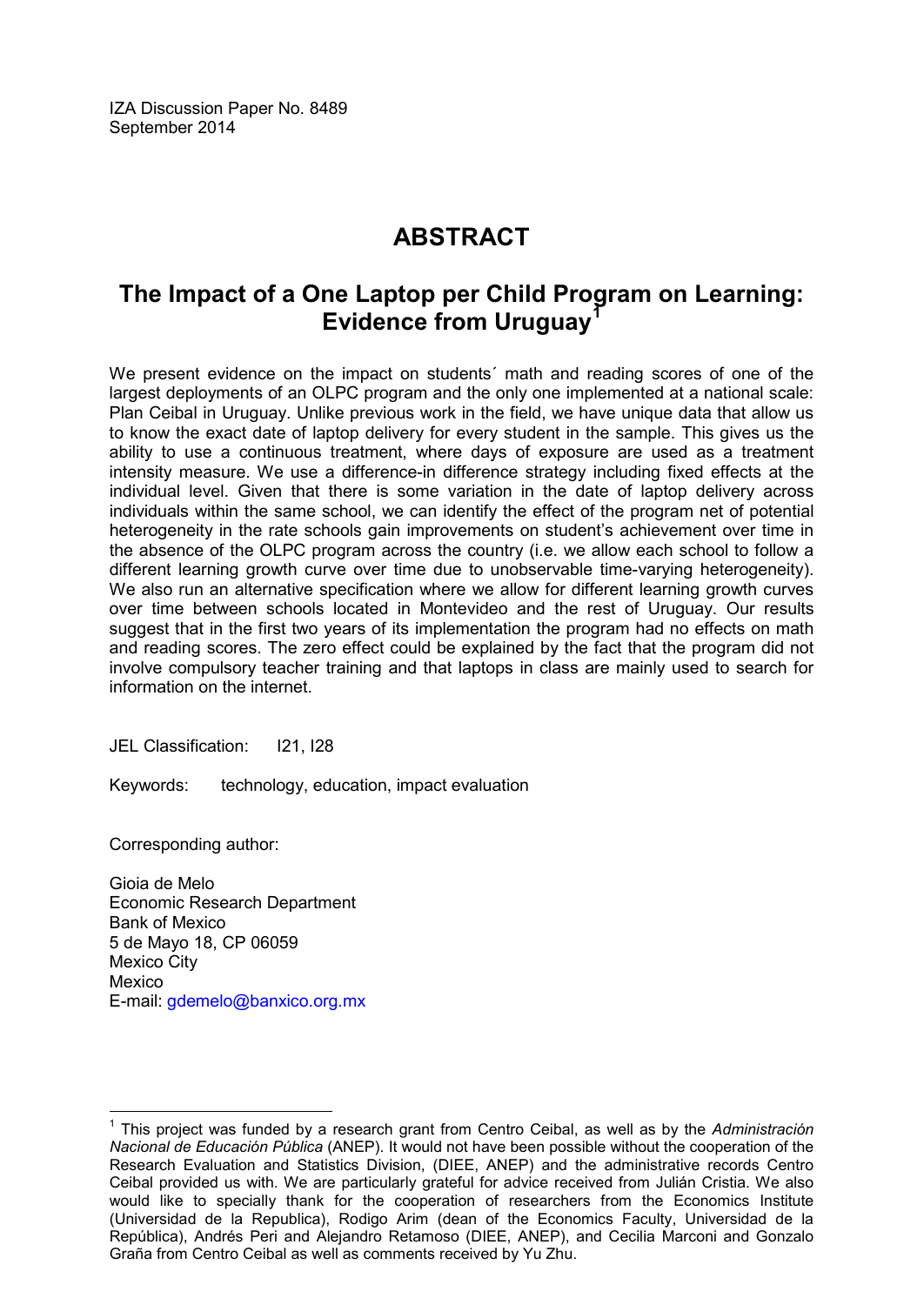#### **1. Introduction**

In recent years many countries have made substantial investments in One Laptop per Child (OLPC) programs, while others are about to start implementing this type of interventions. This paper contributes to the study of the effect of OLPC programs on students reading and math scores using a quasi-experimental design and data from Uruguay, the first country to implement a OLPC program at a national scale (Plan Ceibal) and currently one of the largest deployments with one million laptops delivered. $<sup>2</sup>$ </sup>

Although relatively abundant, the literature on the effects of the use of computers on educational outcomes is still mixed. Fairlie and Robinson (2013) find that the use of computers at home has no effect on children's educational outcomes, while Vigdor and Ladd (2010) and Malamud and Pop-Eleches (2011) report a negative effect. Similarly, studying the impact of computers at school, Angrist and Lavy (2002) find a negative impact, while Machin et al. (2007) find the contrary.

Banerjee et al. (2007) concentrate on the impact of specific software on math and find a substantial positive effect. Unfortunately, the effect is short-lived and disappears within a year of the end of treatment. Carrillo et al. (2010) evaluate a project that provides computer-aided instruction in math and reading and find a positive effect in math and no effect in reading. By means of a randomized controlled trial evaluation Mo et al. (2013) analyze the impact of an intervention in 13 migrant schools of Beijing. The intervention involved the distribution of laptops with learning/remedial software installed, plus a single training session on the use of the computer. No training to teachers as to how to use computers to improve the learning/teaching process was provided. The authors find a positive effect on math (only significant at the 10% level) but no effect on reading.

So far, the evidence in the field of OLPC impact evaluation comes from only one study implemented in Peru. Cristia et al. (2012) report results from a large-scale randomized control trial (RCT) evaluation of an OLPC program in 319 public schools in small and poor communities of rural Peru. Most treated schools had no access to internet and the distribution of laptops was not coupled with training to teachers on how they may use computers to improve teaching and learning. Treatment and controls were followed for 15 months. The authors find no effect on either math or reading, though some statistically significant impact on cognitive skills, as measured by a Raven's Progressive Matrices test, was detected.<sup>[3](#page-3-0)</sup>

Unlike the study by Cristia et al. (2012), our study is not particularly targeted to evaluate the impact of the OLPC program in the context of rural schools in poor communities. Instead, our evaluation survey delivers a representative sample of all schools in Uruguay, both rural and urban. We use a difference-in-difference strategy (DiD) to estimate the impact of Plan Ceibal on educational achievement. The analysis exploits the fact that the rollover of the program was

<span id="page-3-1"></span><sup>&</sup>lt;sup>2</sup> Public primary school students and teachers (and more recently junior high students) were provided with a laptop and internet access. By October 2013, Plan Ceibal had distributed one million laptops. This figure is larger than the number of beneficiaries because XOs are exchanged for more powerful laptops when students reach junior high.

<span id="page-3-0"></span><sup>&</sup>lt;sup>3</sup> There is a second study on Nepal not currently available online (Sharma, 2012). This study uses a DiD estimator applying a quasi-experimental design and reports a negative effect on reading but no effect on math.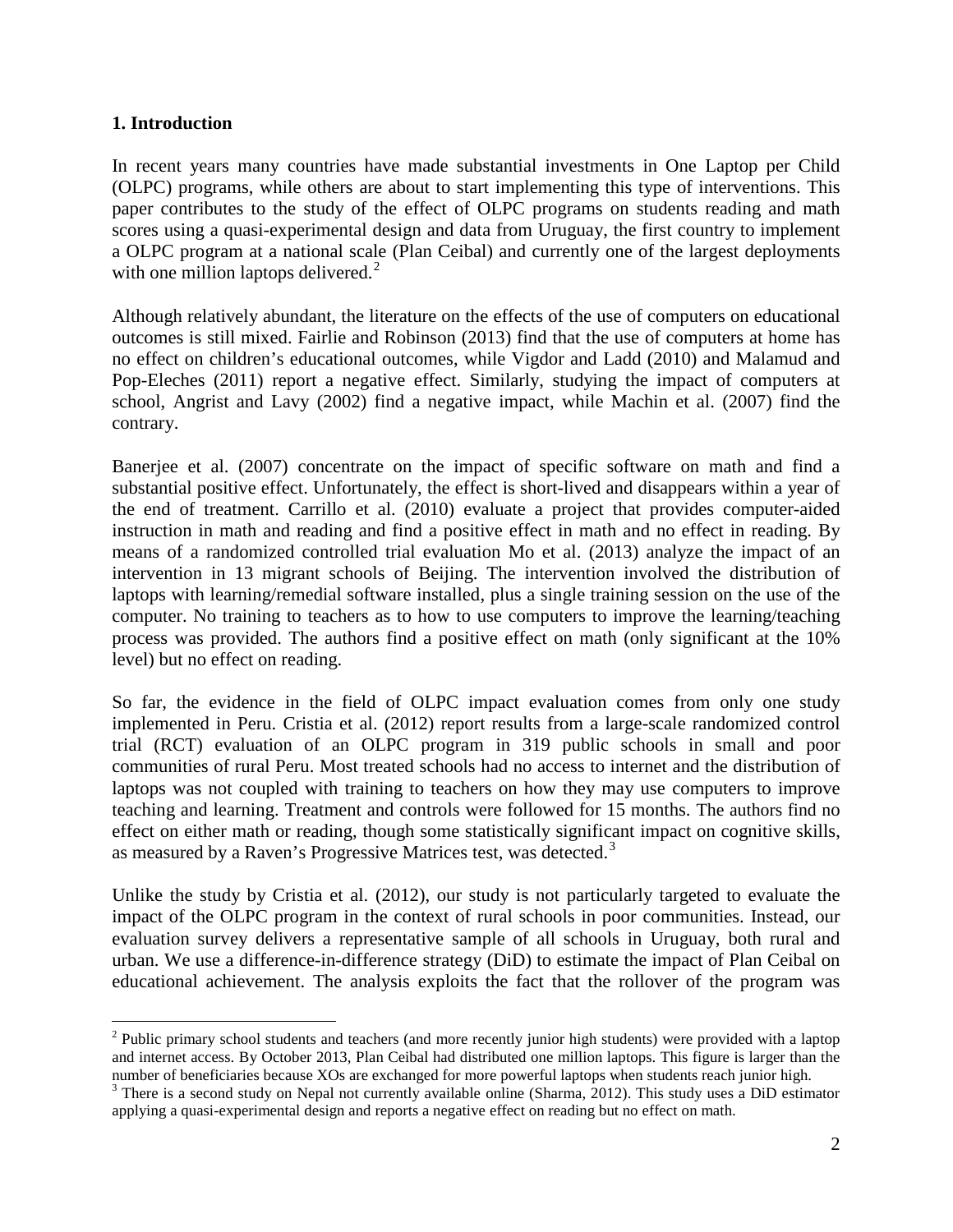based on geographic criteria and not on students' school performance. The precise information of the date in which each student received the laptop is available. Thereby, the treatment is measured as the number of days that each student has been exposed to the program by the time of the follow-up date (normalized to years). Given that there is some within-school variation in hand-in dates, we are able to control, keeping an individual fixed-effects framework, for potential heterogeneity in the rate schools gain improvements on student's achievement over time in the absence of the OLPC program (i.e. we allow each school to follow a different learning growth curve over time due to unobservable time-varying heterogeneity). As the withinschool variation in laptops hand-in dates is not large, we run alternative specifications controlling for potential systematic differences in school improvement over time between schools in Montevideo (the capital of Uruguay) and the rest of Uruguay.

Our main estimates are based on a panel of students first contacted in October 2006 when they attended third grade in primary school and subsequently followed-up in October 2009, when most of them were attending sixth grade (i.e. final year of primary school). By the end of 2009, all primary school students had received their laptops but while some had been exposed to the program for almost two years, others had been treated for less than a month. This variation in the intensity of treatment is what allows us to identify the causal effect of the Ceibal program on children's scores, net of observable and unobservable individual characteristics and controlling for potential systematic differences in school achievement improvement over time across schools or across regions. Findings suggest the program had no impact on either reading or math scores. These findings also hold if the within-school treatment variation is discarded and the impact of the program is estimated analyzing a panel of schools that exploits only the between-school treatment variation and allows exclusively for heterogeneity in the learning growth curve of Montevideo and the rest of Uruguay in the absence of the OLPC program.

The rest of the paper is organized as follows. Section 2 describes the program and data. Section 3 discusses the identification strategy. Section 4 reports results. Finally, Section 5 concludes. Tables are included in the Annex.

#### **2. Data and background information**

#### **2.1 OLPC program in Uruguay: Plan Ceibal**

Plan Ceibal's key objective is to promote digital inclusion among Uruguayan children.<sup>[4](#page-3-1)</sup> It also intends to improve learning both at school and at home.<sup>[5](#page-4-0)</sup> Public primary school students and teachers (and more recently junior high students) are provided with a laptop and internet access.<sup>[6](#page-4-1)</sup> Students who were granted a laptop (XO) while in primary school are encouraged to exchange it for standard laptops during junior high.<sup>[7](#page-4-2)</sup> By October 2013, Plan Ceibal had distributed one million laptops and had benefitted approximately 625,000 students with an estimated cost of 180

<span id="page-4-3"></span><sup>&</sup>lt;sup>4</sup> Ceibal stands for: *Conectividad Educativa de Informática Básica para el Aprendizaje en Línea*.<br><sup>5</sup> Presidential decrees April 18<sup>th</sup> 2007 and December 15<sup>th</sup> 2008.

<span id="page-4-1"></span><span id="page-4-0"></span><sup>&</sup>lt;sup>6</sup> Public education is widespread. Approximately 80% of primary school children attend public schools.

<span id="page-4-2"></span> $7$  XO is a type of laptop used by OLPC programs.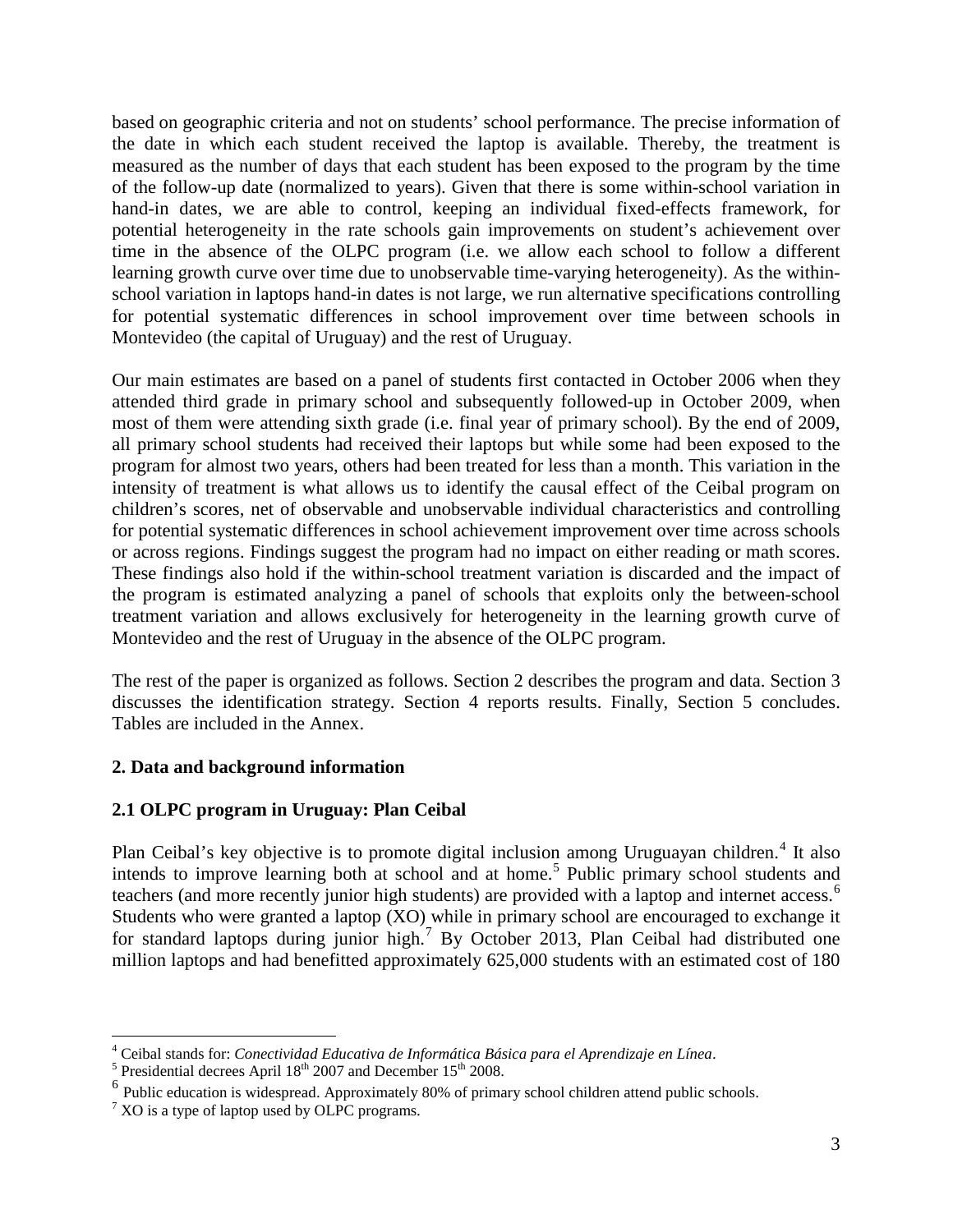dollars per laptop.<sup>[8](#page-4-3)</sup> The number of laptops distributed is larger than the number of beneficiaries because XOs are exchanged for more powerful laptops when students reach junior high.

The project provides schools and other areas such as public squares with wireless internet connection. Students take the laptops home and can often access internet either through the school's or through other public places' signal. The software installed in laptops contains: standard programs to write, make calculations, programming environment (Tortugarte, Etoys, Scratch, Pippy), browse the web (Navegar), draw and design (Tuxpaint, Pintar), study geography (Geo gebra/ Dr. Geo, Conozco Uruguay), take photos and make videos, produce and edit sounds (Tam tam mini, Sara), learn English (English for fun), play games (Laberinto), as well as books.

The initiative was launched in a pilot province in  $2007<sup>9</sup>$  $2007<sup>9</sup>$  $2007<sup>9</sup>$  During the first semester of  $2008$ laptops were distributed mostly in schools in the western provinces and in the eastern provinces during the second semester of 2008, reaching Montevideo and Canelones (a province nearby Montevideo) in 2009. By October 2009, all students and teachers in public primary school had been granted a laptop (UNESCO, 2011, p.34). The government decided to begin distributing laptops in the rest of the provinces and end up in the capital, Montevideo, in order to shift the focus which has always favored centralism (Balaguer, 2010).

It should be noted that Ceibal is an institution that reports directly to the President. As such, it is not part of the *Administración Nacional de Educación Pública* (ANEP), the central authority responsible for education in Uruguay. While this feature speeded the implementation of the program, it also implied that the coordination with teachers has not been as fluent as it would have been desired. Right from the start, there were optional courses available for teachers (both in-person and online). Training was only compulsory for school inspectors and teachers who applied as external consultants to support schools in the process of incorporation of laptops in the teaching process (*Maestros Dinamizadores*). [10](#page-5-1) Plan Ceibal did not entail formal parental involvement until 2012. Since then on, some schools that were assigned a Ceibal Support Teacher (*Maestro de Apoyo Ceibal*), organized workshops involving relatives and people that live in the neighborhood who are interested in learning how to use the laptop. These workshops have been implemented in very few schools so far.

The data set we analyze includes a survey among students, family, teachers and school principals regarding Plan Ceibal which was carried out in October 2009. According to this survey, by 2009 87% of school principals had internet access at school but connectivity did not allow every grade in a school to connect simultaneously. In fact, 83% of school principals argued that less than 50% of students in a school could connect at the same time. Principals' perceptions of the impact of Ceibal were extremely positive in all aspects, especially as regards the students' motivation to work in class and learning (see Table 1). As for teachers, 59% answered that they used a computer on a daily basis. Regarding the students surveyed, 65% of the students' households

<sup>&</sup>lt;sup>8</sup> The number of beneficiaries excludes pre-school students. Laptops are also provided to pre-school students although they do not take them home.

<span id="page-5-0"></span><sup>&</sup>lt;sup>9</sup> The first province that received laptops by the end of 2007, Florida, was selected because of being situated close to Montevideo.

<span id="page-5-2"></span><span id="page-5-1"></span><sup>&</sup>lt;sup>10</sup> From 2012 onwards, ANEP created the role of *Maestro de Apoyo Ceibal* (MAC), assigning a teacher to each school to provide support in terms of technologies of information and communication. Training for this kind of teachers is compulsory.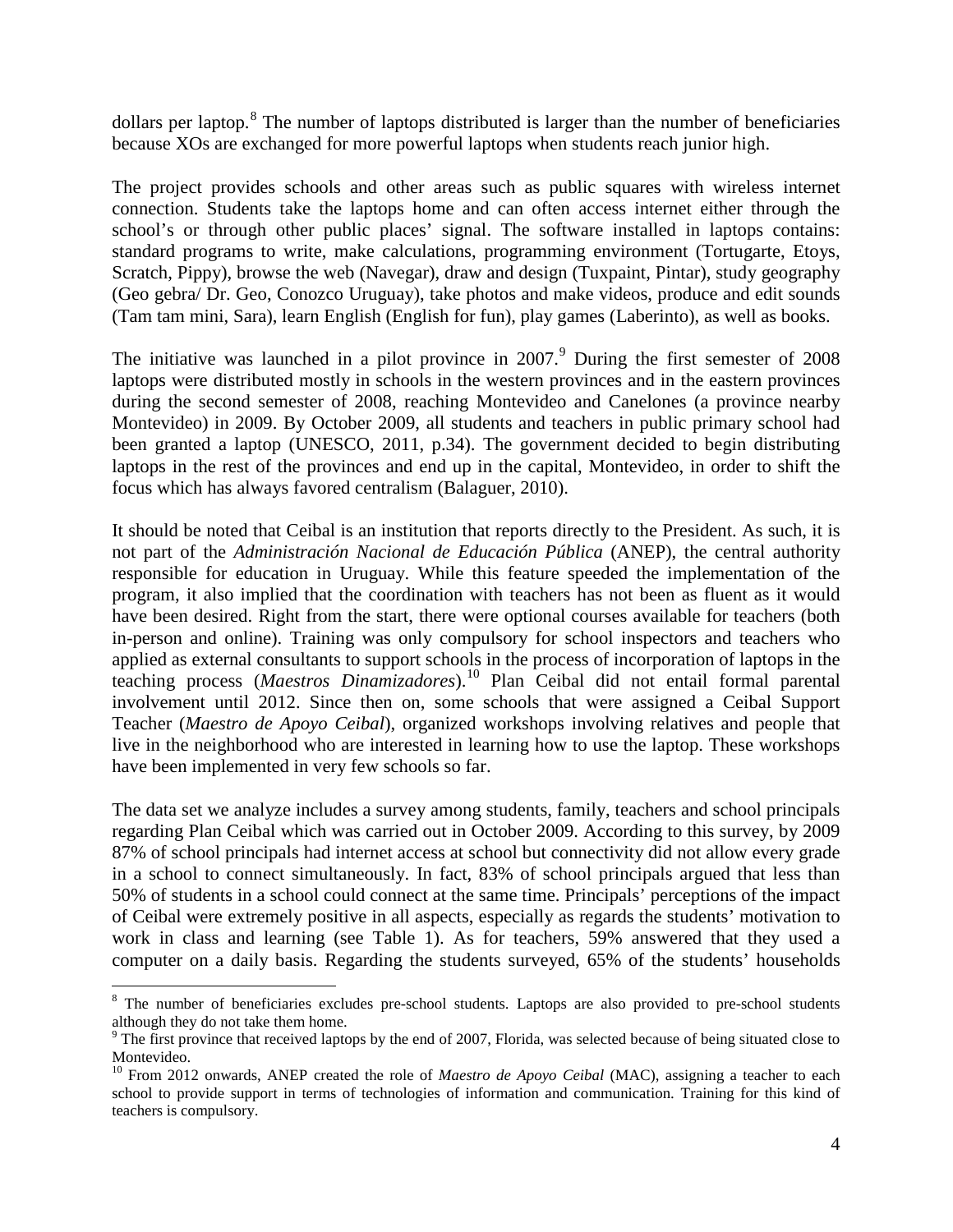owned a personal computer or a laptop (other than Ceibal's laptop) and 47% had internet access either through broadband or through Ceibal's wireless signal. Almost all parents answered that the students used the Ceibal laptop at home and 80% also used another computer (see Table 2).

### **2.2 Data**

We use panel data from students evaluated both in 2006 and 2009. Both waves included math and reading standardized tests together with questionnaires to students, their families, teachers and the schools´ principals. The first wave corresponds to the SERCE evaluation (*Segundo Estudio Regional Comparativo y Explicativo*) designed by UNESCO and implemented in October 2006.<sup>[11](#page-5-2)</sup> By that time, the students analyzed in this paper were attending third grade. The second wave corresponds to the *V Evaluación Nacional de Aprendizajes* carried out in October 2009 by ANEP. Both studies are representative at the national level. Among the sample of schools evaluated, ANEP included schools that had participated in the SERCE evaluation in order to build a panel. From 6222 students in public schools that had participated in the SERCE evaluation in October 2006, 2645 also participated in the *Evaluación Nacional de Aprendizajes* in 2009. By that time, the majority was attending the last year of primary school. Students that had participated in the evaluation in 2006 and had in the meantime repeated a grade (i.e. that were attending  $4<sup>th</sup>$  or  $5<sup>th</sup>$  grade), were also evaluated in 2009.

Student identification numbers and full names were available for schools that participated in the October 2009 evaluation. This enabled us to match 92% of students in public schools who were both evaluated in 2006 and 2009 with the administrative records Plan Ceibal has. The administrative records contain the exact date in which each student received his/her laptop. Within a school, laptops were distributed to most students on the same day and those who were absent on that day received it later. The within-school variation in hand-in dates explains slightly more than 2% of the total hand-in date variation in our sample. Table 3 shows the distribution of observations matched by geographic location, month and year of receipt.

Table 4 presents descriptive statistics for those students who participated in both evaluations and for whom we have information on the date they received the laptop. Reading and math tests were standardized to mean 0 and standard deviation equal to 1.

#### **3. Methodology**

The identification strategy exploits the fact that we observe laptop hand-in dates for almost every individual in the panel. Our treatment variable is the number of days exposed to the program, reflecting the intensity of treatment. To facilitate the interpretation, we normalize this variable into years of exposure. We start by estimating the following model:

$$
Y_{ist} = X_{ist}\gamma + \beta T_{ist} + \delta_t + c_i + u_{ist}
$$
 (1)

where  $Y_{ist}$  represents the test score of individual *i* at school *s* in wave *t*; *i*=1,...,*N*, *s*=1,...,90, and  $t=2006$ , 2009.  $T_{ist}$  is the treatment variable that reflects the number of days (in terms of years) the student has had the laptop by *t*.  $X_{ist}$  are time-varying characteristics,  $\delta_t$  is a dummy indicator

<span id="page-6-0"></span><sup>&</sup>lt;sup>11</sup> This evaluation was performed in sixteen Latin American countries plus one state in Mexico.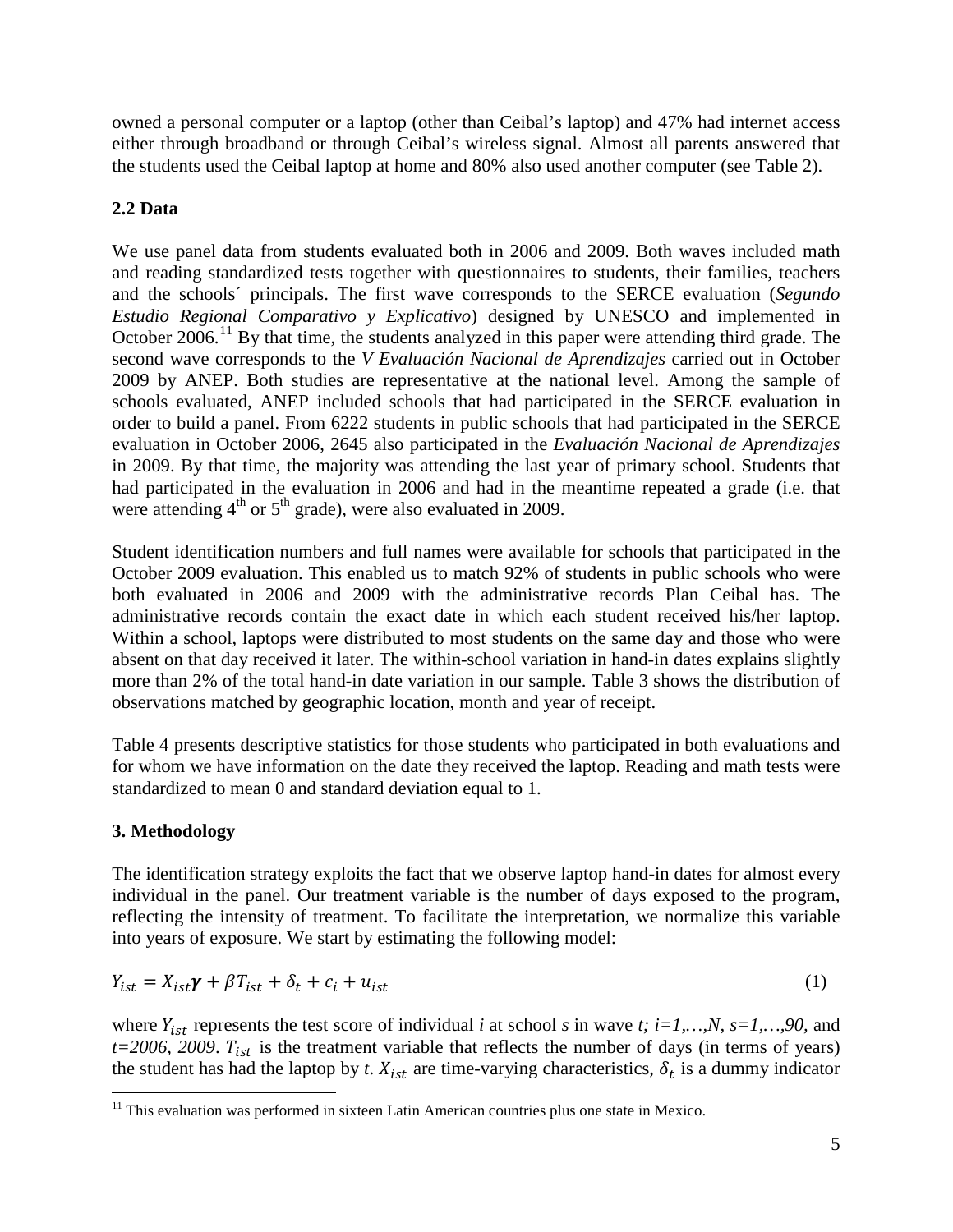of year 2009,  $c_i$  are individual fixed effects, and  $u_{ist}$  is the idiosyncratic error term. In all models we considered the explanatory variables to be exogenous. In other words, we assume that the condition  $E(u_{ist}|X_{is}, T_{ist}, \delta_t, c_i) = 0$  is met. Also, for every model we report robust standard errors (i.e. we use the White-Huber-Eiker estimator of the covariance matrix) clustered at the school level. The model is fitted by fixed-effects. We work with a balanced panel at the individual level because we only have two waves and are implementing a fixed-effects estimator.

The specification in equation (1) assumes that schools follow a common trend as in the standard differences-in-differences model. However, given that there is some within-school variation in hand-in dates, we relax the common trend assumption and allow for heterogeneity in the rate schools gain improvements on student's achievement over time in the absence of the OLPC program (i.e. we allow each school to follow a different learning growth curve over time due to unobservable time-varying heterogeneity). This strategy allows us to control for potential timevarying heterogeneous shocks to schools – for instance, changes in the school management style over time – that otherwise would be interpreted as part of the Plan Ceibal's treatment effect.

$$
Y_{ist} = X_{ist}\gamma + \beta T_{ist} + \delta_t + \pi_s \times \delta_t + c_i + u_{ist}
$$
\n<sup>(2)</sup>

Equation (2) enables to control for changes in school level time-varying unobserved heterogeneity relative to the baseline period by including interactions between school dummies and the time dummy  $\pi_s \times \delta_t$  (Wooldridge 2002, p. 267). Model (2) is also estimated by individual fixed effects.

However, the within school variation in laptops hand-in dates is not large. Because there is evidence that suggests that there are differential trends over time between Montevideo (the capital) and the rest of Uruguay (see Table 6), we would like to control for the likely event that schools in Montevideo and schools in the rest of Uruguay gain improvements in achievement at different rates in the absence of the OLPC program. In other words, we would like to control for potential time-varying shocks to schools that are different in the capital and the rest of Uruguay:

$$
Y_{ist} = X_{ist}\gamma + \beta T_{ist} + \delta_t + Monte video \times \delta_t + c_i + u_{ist}
$$
\n(3)

where Montevideo represents a dummy indicating schools located in the capital. Equation (3) enables to control for changes in region level time-varying unobserved heterogeneity relative to the baseline period by including interaction terms between the Montevideo dummy and year 2009. Again, model (3) is estimated by individual fixed effects. Robust standard errors clustered at the school level are reported.

We also implement a robustness check using an estimator that does not exploit the within-school variation of the treatment. Namely, we collapse the data at the school level to form a balanced panel of schools for the years 2006 and 2009. In this specification the dependent and control variables are mean averages at the school level. The estimated model is:

$$
Y_{st} = X_{st}\gamma + \beta T_{st} + Montevideo \times \delta_t + c_s + u_{st}
$$
\n
$$
\tag{4}
$$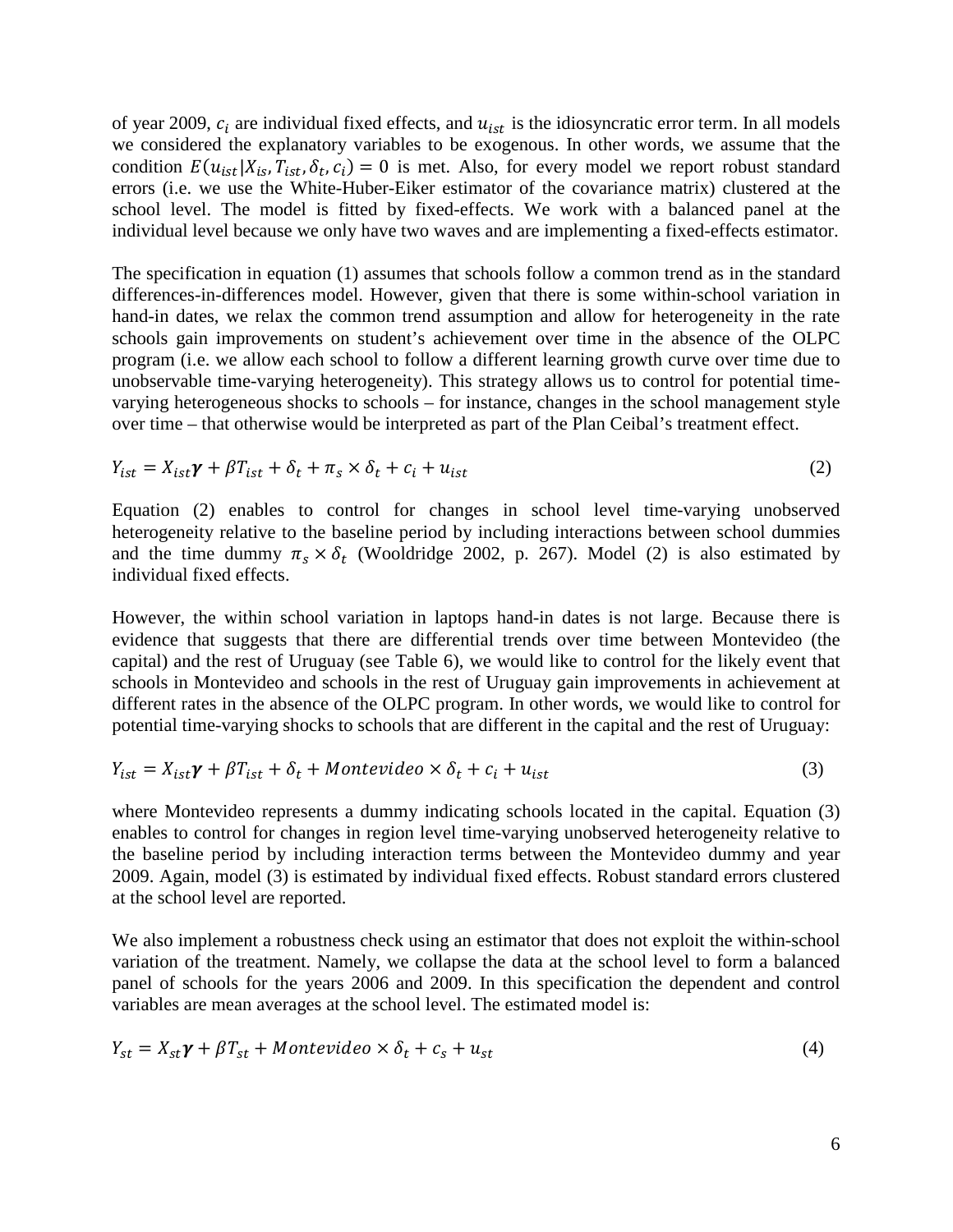which is fitted by fixed effects at the school level. Robust standard errors clustered at the school level are reported.

#### **4. Results**

Table 5 reports results from estimating a fixed effects model at the individual level (Eq. 1 in Section 3) including time-varying regressors. Standard errors are clustered at the school level. Time varying characteristics include: the number of persons living in the house, the number of rooms in the house, access to drinking water, access to durable goods (telephone, cable tv, dvd, microwave, washing machine and dishwasher) and a dummy that indicates whether the child works. Under this model, there seems to be a positive and significant effect in math: one year of exposure to Plan Ceibal would increase math scores in 0.16 standard deviations. However, when we consider only observations from the rest of the country excluding Montevideo, the effect is no longer significant. Note that variation in time of exposure to Ceibal holds even after excluding Montevideo with a maximum of exposure of almost two years and a minimum of almost days as the second test took place in October 2009 (see Table 3).

In fact, Table 5 does not control for potential heterogeneity in the rate schools gain improvements on student's achievement over time in the absence of the OLPC program across the country. To evaluate the existence of pre-existing differences in trajectories among regions we use data from the educational authority (ANEP) on teacher seniority (percentage of teachers with less than 5 years of seniority) for all public schools in Uruguay. We estimate the effect of differential trends by region by including two dummy variables: Montevideox2006 and Montevideox2007, as well as time dummies and school fixed effects. Robust standard errors clustered at the school level are reported. We observe a differential evolution of teacher seniority in Montevideo and the rest of the country during 2007, significant at the 1% level (see Table 6). This suggests equation 1 should not be estimated without controlling for divergent trajectories among regions. Otherwise, the treatment variable is confounded with the pre-existent differences in learning trajectories across schools.

To address this issue, we then estimate an individual fixed effects model including school-time dummies (Table 7). Under this specification, treatment effects in math are no longer significant. The possibility of including school-time dummies is due to the presence of a 2% within school treatment variation. However, given that this variation is not large, in the last column of Table 7 we substitute school-time dummies for a Montevideo-time dummy. The results also show that the effect in math is not significant.

We then discard the within-school treatment variation to estimate the impact of the program by collapsing data at the school level (Table 8). When exploiting only the between-school treatment variation and allowing for heterogeneity in the learning growth curves of Montevideo and the rest of Uruguay in the absence of the OLPC program (i.e. including a Montevideo-time dummy), we do not observe any significant impact on reading or math. Also, if we estimate the model excluding Montevideo (thereby without including a Montevideo-time dummy) we do not find a significant effect in math either.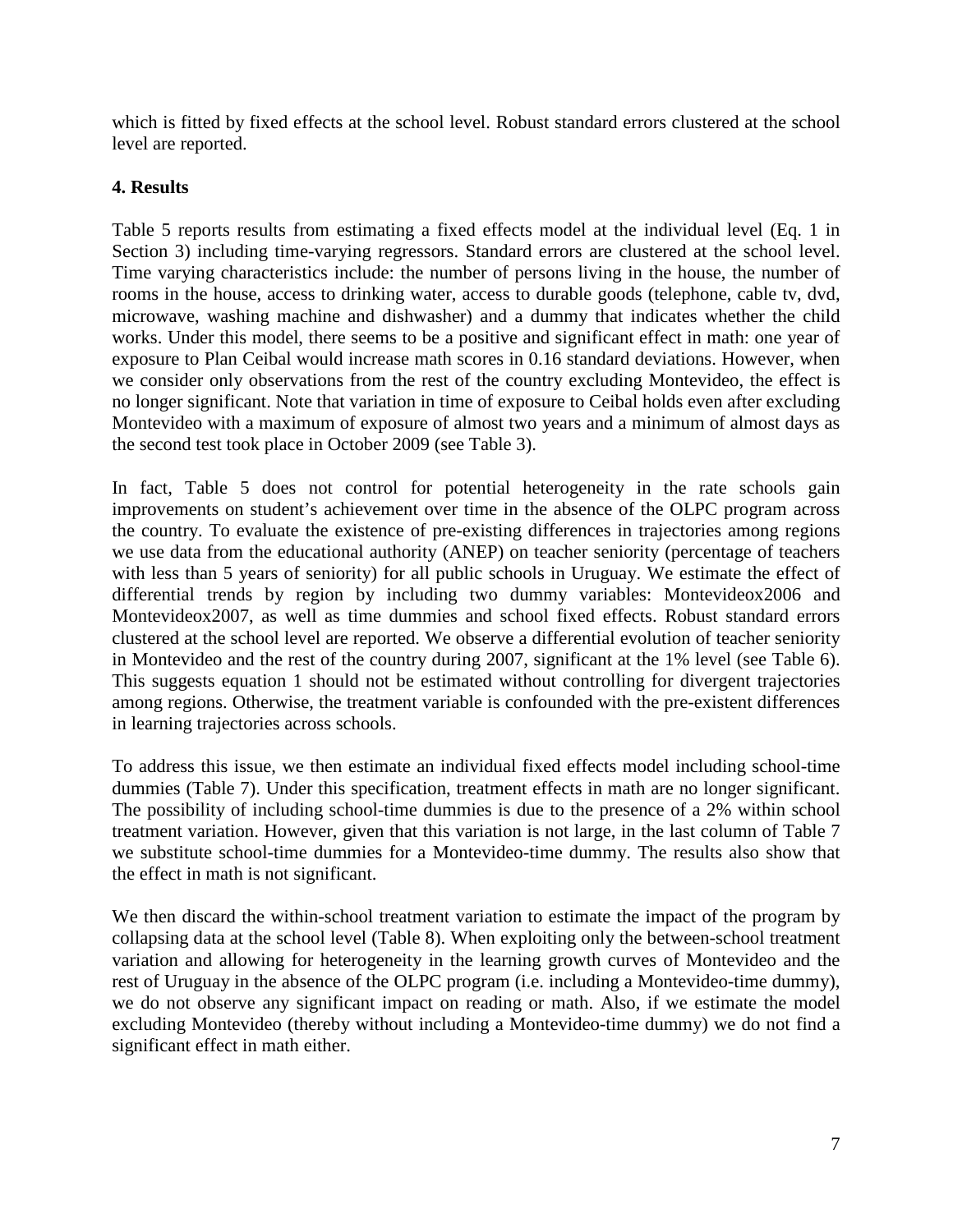Finally, we test for heterogeneous effects across children with different mother's education under the main specification in Table 7 (including school-time dummies) and do not find any effects either in reading or math (see Table 9).

Tables 10 and 11 attempt to provide some hints regarding the reason why Plan Ceibal does not seem to have had an impact on reading and math. First, the use of laptops in class is not widespread across all public schools (see Table 10). Second, Table 11 suggests that students use their laptops in class mostly to search information from internet (68% answered that looking for information in the net is the most frequent use of the laptop in class).<sup>[12](#page-6-0)</sup> The fact that laptops are used in class mainly to download information suggests that impacts on reading and math should not be expected.

#### **6. Conclusion**

In this paper, we apply panel data analysis to estimate the impact of Plan Ceibal (a nationwide OLPC program implemented in Uruguay) on reading and math skills. Precise information of the date in which each student received the laptop is available. Given that there is some variation in the date of laptop delivery across individuals within the same school we can identify the effect of the program net of potential heterogeneity in the rate schools gain improvements on student's achievement over time in the absence of the OLPC program (i.e. we allow each school to follow a different learning growth curve over time due to unobservable time-varying heterogeneity). We also run an alternative specification where we allow for different learning growth curves over time between schools located in Montevideo and the rest of Uruguay.

Our findings suggest that the program did not have an impact on reading and math scores. This is in line with most of the literature on the impact of computers on learning, in which either no effects or negative effects are found (Angrist and Lavy 2002; Vigdor and Ladd, 2010; Malamud and Pop-Eleches, 2011; Cristia et al., 2012 and Fairlie and Robinson, 2013). A particularly important feature of the program is that teacher training has been, up to now, optional. Furthermore, when analyzing descriptive data on the frequency of laptop use during class and the tasks for which computers are used in class, we observe that every-day use of laptops in class is not widespread across all public schools. Besides, laptops' main use in class is to search for information in the internet. These characteristics provide a hint on why it is reasonable not to find an effect on these skills.

Both Nesta (2012) and Fullan and Langworthy (2013) highlight that technology cannot impact learning unless the teaching-learning process is transformed. In order to impact learning, technology must no longer be conceived as a tool to gather information, but rather as a tool that radically changes the teaching and learning process. In this context, the role of teachers should no longer be to transmit knowledge but to convey learning attitudes, support peer learning, and help children in converting information into knowledge (Nesta, 2012; Fullan and Langworthy, 2013). Plan Ceibal has taken on board these aims in the last few years, incorporating many

<span id="page-9-0"></span> $12$  The fact that a significant percentage of students answer that the main use of the laptop in class is to play games should not be interpreted necessarily as indicating that the laptops cause a distraction for learning, as laptops contain some games developed for educational purposes.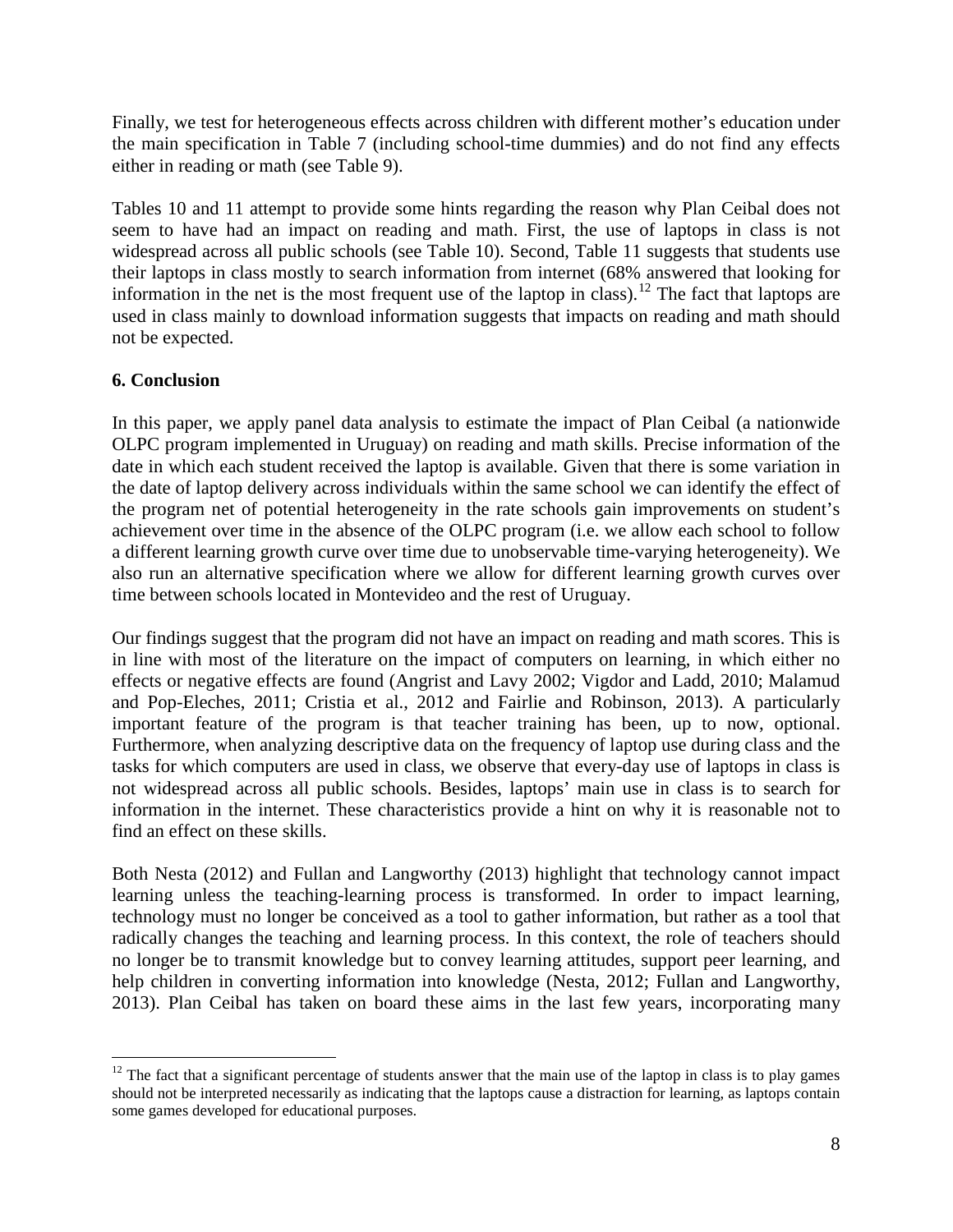programs that help teachers use the laptop in class.[13](#page-9-0) The students analyzed in this study received their laptops when Plan Ceibal had just started and, thereby, did not benefit from the recent changes in the program while in primary school. In future research it would be particularly interesting to evaluate the impact on learning as well as on other outcomes of the new resources that Ceibal has now made available.

An important clarification is due. The fact that we do not find significant effects of the use of computers on children's reading and math scores does not mean that using a computer for learning at school is futile. Clearly, there may be cognitive skills other than the ones tested in math and reading exams that computers help developing. For instance, other studies have found a positive impact on cognitive skills based on Raven's Progressive Matrices test (Malamud and Pop‐Eleches, 2011; Cristia et al., 2012).

#### **References**

Angrist J. and Lavy V. (2002) "New Evidence on Classroom Computers and Pupil Learning". *The Economic Journal*, Vol. 112, No. 482, pp. 735-765.

Balaguer, R. (2010). "Plan Ceibal. Los ojos del mundo en el primer modelo OLPC a escala nacional."

Banerjee, A., Cole, S., Duflo, E. and Linden, L. (2007) Remedying Education: Evidence from Two Randomized Experiments in India. *Quarterly Journal of Economics,* 122(3), 1235-1264.

Carrillo P., Onofa, M. and Ponce, J. (2010) "Information Technology and Student Achievement: Evidence from a Randomized Experiment in Ecuador". IDB Working Paper Series No. 223.

Cristia J., Ibarraran P., Cueto S., Santiago A., and Severin E. (2012) "Technology and Child Development: Evidence from the One Laptop per Child Program". IZA DP No. 6401.

Fairlie, R., Beltran, D., and Das, K. (2010). "Home Computers and Educational Outcomes: Evidence from the NLSY97 and CPS." *Economic Inquiry*, 771–792.

Fairlie, R. and Robinson, J. (2013) "Experimental Evidence on the Effects of Home Computers on Academic Achievement among School Children", NBER 19060.

Ferrando, M., Machado, A., Perazzo, I. and Vernengo, A. (2011) "Aprendiendo con las XO: El impacto del Plan Ceibal en el aprendizaje" Instituto de Economía, Series documentos de trabajo DT 3/11.

Fullan, M. and Langworthy, M. (2013) "Towards a New End: New Pedagogies for Deep Learning".

 $13$  For instance, as was mentioned before, nowadays each school has a teacher whose role is to support others in the use of the laptop. Also, laptops are now used to perform online tests designed by the education authority. Teachers can immediately access the test questions and results and work on strengthening the identified problems.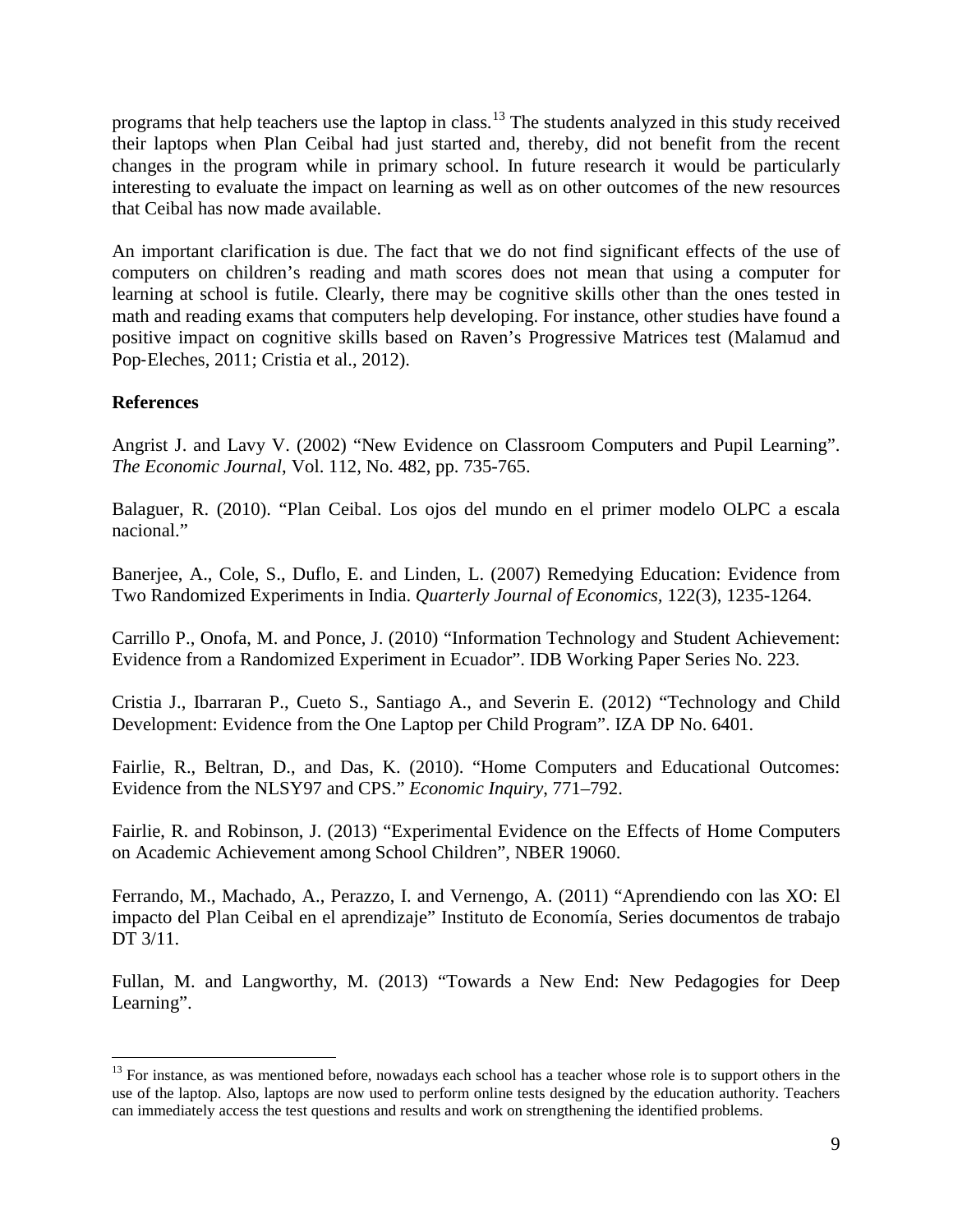Machin, S.; Mc Nally, S. and Silva O. (2007) New Technology in Schools: is there a Payoff? *The Economic Journal,* 117, pp. 1145-1167.

Malamud, O. and Pop-Eleches C. (2011) "Home Computer Use and the Development of Human Capital". *Quarterly Journal of Economics,* 126, 987–1027.

Mo, D.; Swinnen J., Zhang L., Hongmei Y., Qu Q., Boswell M., and Rozelle S. (2013). "Can One-to-One Computing Narrow the Digital Divide and the Educational Gap in China? The Case of Beijing Migrant Schools", *World Development*, Vol 46, pp. 14-29.

Mundlak, Y. (1978), ''On the Pooling of Time Series and Cross Section Data,'' *Econometrica,* 46, 69–85.

Nesta (2012) "Decoding Learning: the Proof, Promise and Potential of Digital Education".

Sharma, U. (2012) "Can Computers Increase Human Capital in Developing Countries? An Evaluation of Nepal's One Laptop per Child Program" Mimeo.

UNESCO (2011) "Plan CEIBAL in Uruguay. From Pedagogical Reality to an ICT Road Map for the Future."

Vigdor, J. and Ladd H. (2010) "Scaling the Digital Divide: Home Computer Technology and Student Achievement". NBER Working Paper 16078.

Wooldridge J. (2002) *Econometric Analysis of Cross Section and Panel Data*, MIT Press, London.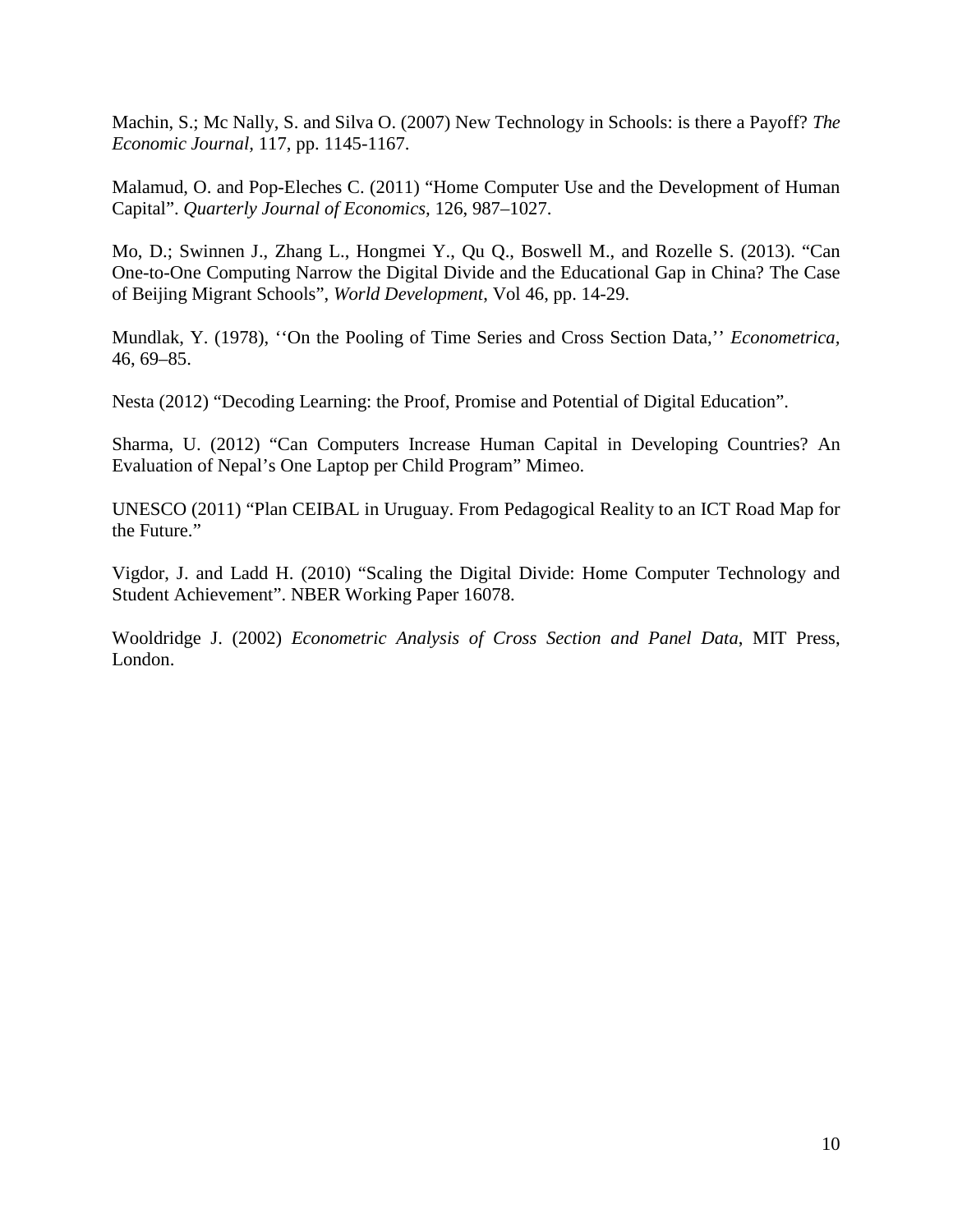#### **Appendix**

|                                       | Positive | Negative | Did not influence | Don't know |
|---------------------------------------|----------|----------|-------------------|------------|
| Attendance                            | 31.3%    |          | 68.4%             | 0.3%       |
| Students' motivation to work in class | 86.0%    |          | 13.0%             | 1.0%       |
| Students' motivation to do homework   | 72.4%    |          | 18.1%             | 9.5%       |
| Organization of work in class         | 60.5%    | 14.1%    | 20.3%             | 5.1%       |
| <b>Behavior</b>                       | 63.3%    |          | 36.1%             | $0.5\%$    |
| Students' self-esteem                 | 84.3%    |          | 5.9%              | 9.8%       |
| Learning                              | 85.8%    |          | 11.5%             | 2.7%       |
| Teachers' motivation to work in class | 77.1%    |          | 20.5%             | 2.5%       |
| Parents' school involvement           | 53.6%    |          | 46.2%             | $0.2\%$    |

#### **Table 1. In your opinion, what was the impact of Plan Ceibal in your school? Question asked to school principals.**

Source: V Evaluación Nacional de Aprendizajes, ANEP 2009, weighted.

#### **Table 2. Who uses a computer at home? Question asked to parents.**

| Who uses a computer at home?                                     |               |                  |
|------------------------------------------------------------------|---------------|------------------|
|                                                                  | Ceibal laptop | Another computer |
| The student being evaluated                                      | 97.3%         | 79.7%            |
| His/her younger siblings who do not have their own Ceibal laptop | 30.2%         | 36.2%            |
| His/her older siblings who do not have their own Ceibal laptop   | 33.6%         | 56.6%            |
| His/her mother                                                   | 40.5%         | 70.3%            |
| His/her father                                                   | 23.8%         | 56.0%            |
| Others                                                           | 13.5%         | 24.2%            |

Source: V Evaluación Nacional de Aprendizajes, ANEP 2009, weighted.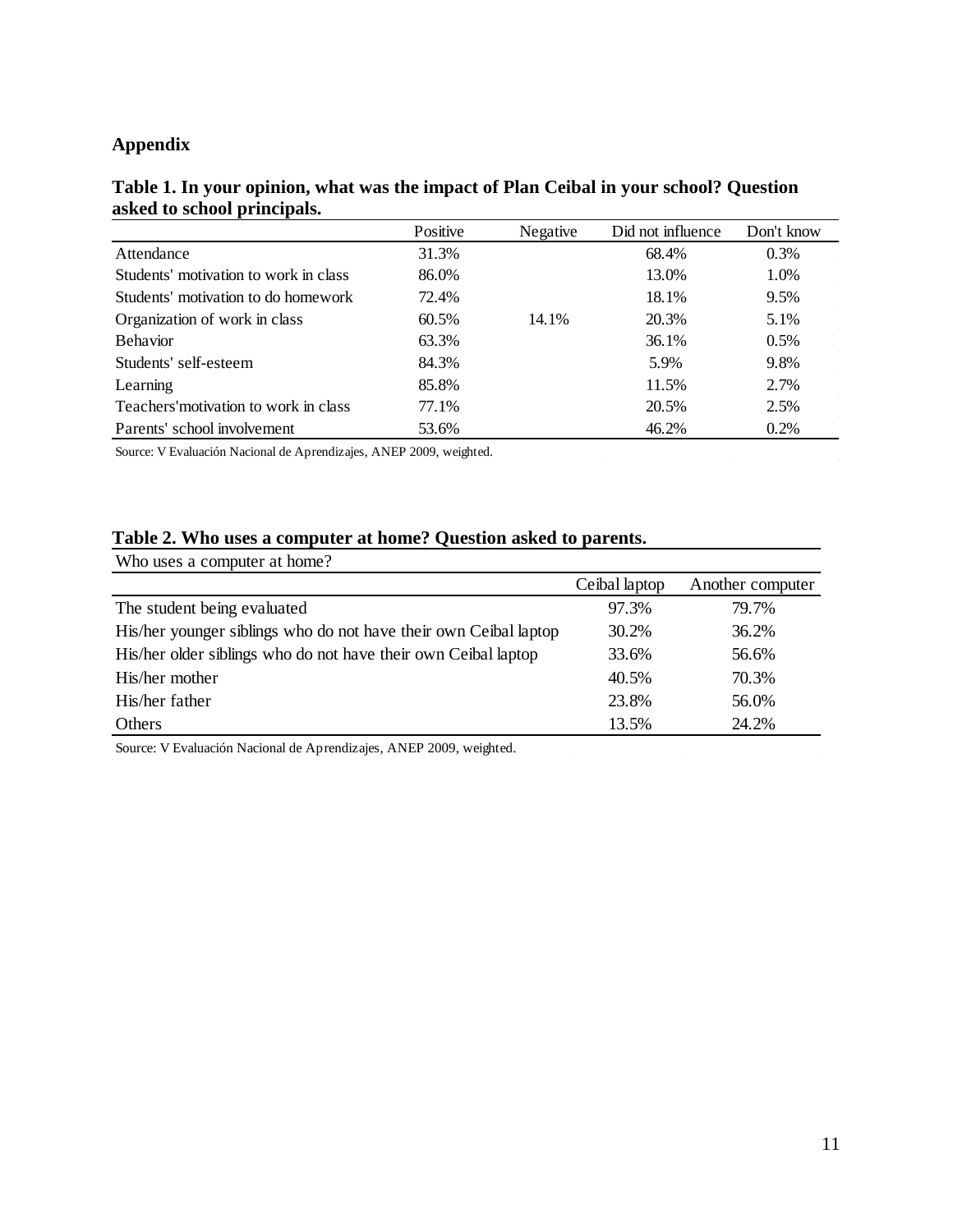|           |       | Rest of the country |        |      | Montevideo |        |
|-----------|-------|---------------------|--------|------|------------|--------|
|           | 2007  | 2008                | 2009   | 2007 | 2008       | 2009   |
| January   |       | 0.35%               |        |      |            |        |
| February  |       |                     |        |      |            |        |
| March     |       |                     | 0.04%  |      |            |        |
| April     |       | 3.73%               | 9.91%  |      | 0.04%      |        |
| May       |       | 7.94%               | 5.03%  |      |            |        |
| June      |       | 9.03%               | 0.18%  |      |            | 7.52%  |
| July      |       | 2.85%               |        |      |            | 11.21% |
| August    |       | $0.00\%$            | 0.11%  |      | 4.29%      | 13.15% |
| September |       | 3.20%               | 0.11%  |      | 0.04%      | 8.05%  |
| October   |       | 4.18%               | 0.04%  |      |            | 0.14%  |
| November  |       | 4.89%               |        |      |            |        |
| December  | 3.90% | 0.11%               |        |      |            |        |
| Total     | 3.90% | 36.27%              | 15.40% |      | 4.36%      | 40.07% |

#### **Table 3. Percentage of students by date of laptop receipt and geographic area**

Note: The delivery date includes day, month and year. For the purpose of this table observations are aggregated by month and year.

#### **Table 4. Descriptive statistics**

|                                                                                             | October 2006 |      |           | October 2009 |      |           |
|---------------------------------------------------------------------------------------------|--------------|------|-----------|--------------|------|-----------|
| Definition                                                                                  | Obs          | Mean | Std. Dev. | Obs          | Mean | Std. Dev. |
| Standardised reading score                                                                  | 2057         | 0.00 | 1.00      | 2057         | 0.00 | 1.00      |
| Standardised math score                                                                     | 2080         | 0.00 | 1.00      | 2080         | 0.00 | 1.00      |
| Days exposed to the program up to the date of the reading test, normalized to years         | 2057         | 0.00 | 0.00      | 2057         | 0.71 | 0.51      |
| Days exposed to the program up to the date of the math test, normalized to years            | 2080         | 0.00 | 0.00      | 2080         | 0.72 | 0.51      |
| Male: 0 otherwise                                                                           | 2080         | 0.52 | 0.50      | 2080         | 0.52 | 0.50      |
| Mother's education: Did not finish primary school; 0 otherwise                              | 2080         | 0.11 | 0.31      | 2080         | 0.08 | 0.28      |
| Mothers' education maximum level completed: Primary school; 0 otherwise                     | 2080         | 0.43 | 0.50      | 2080         | 0.42 | 0.49      |
| Mothers' education maximum level completed: Junior high (9 years of schooling); 0 otherwise | 2080         | 0.21 | 0.41      | 2080         | 0.25 | 0.43      |
| Mothers' education maximum level completed: Secondary school or College; 0 otherwise        | 2080         | 0.13 | 0.33      | 2080         | 0.14 | 0.35      |
| Information about mother's education is missing; 0 otherwise                                | 2080         | 0.12 | 0.32      | 2080         | 0.11 | 0.32      |
| Number of persons living at home; 0 if information is missing                               | 2080         | 4.07 | 2.92      | 2080         | 4.59 | 2.39      |
| Information about persons living at home is missing; 0 otherwise                            | 2080         | 0.24 | 0.43      | 2080         | 0.10 | 0.30      |
| Number of primary schools that participated in the evaluation                               |              | 90   |           |              | 90   |           |

Note: Estimates also include variables regarding number of books at home, number of rooms, access to drinkable water, phone, cable, dvd, microwave, washing machine, dishwasher, internet and<br>computer at home. Also informati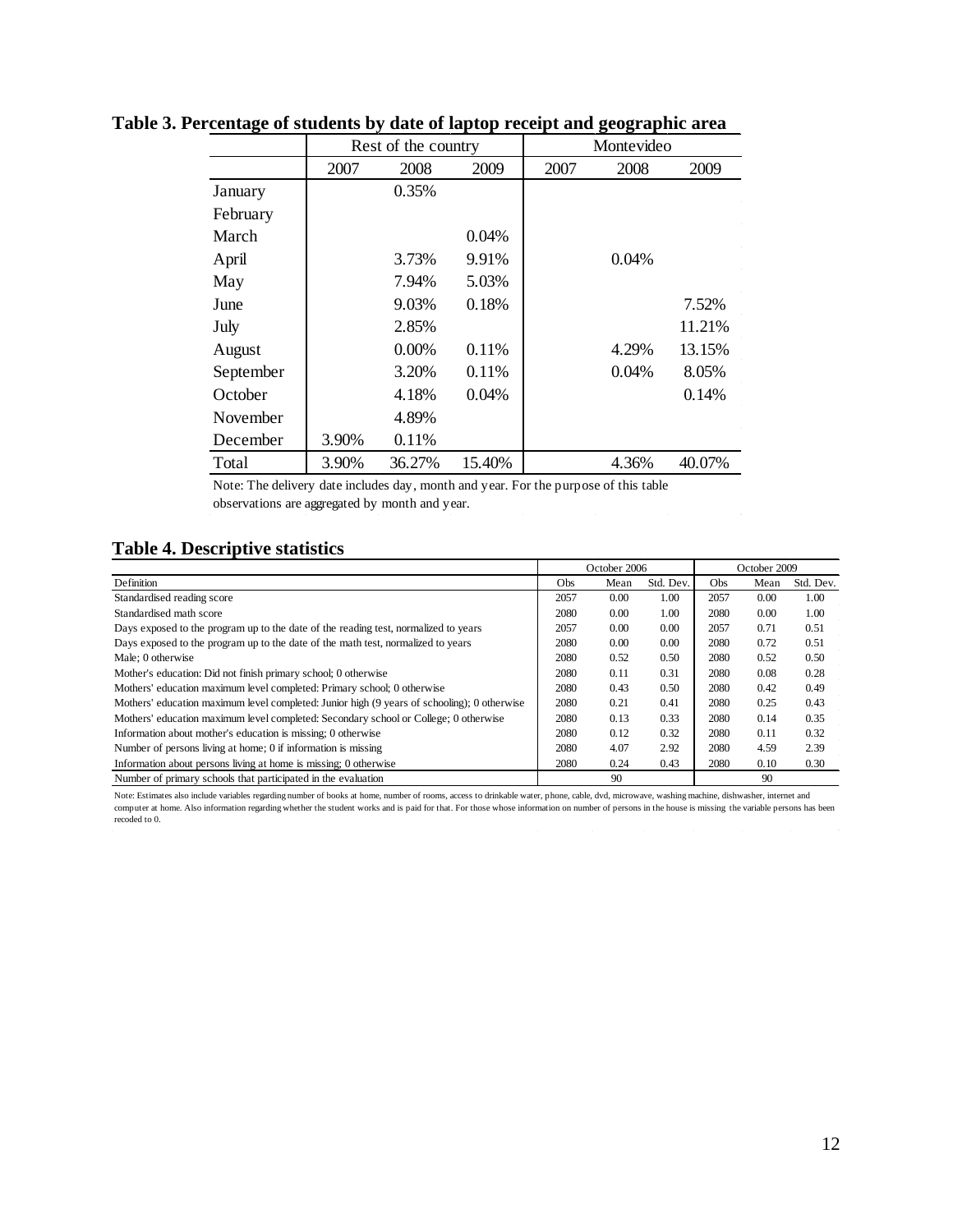#### **Table 5. Individual fixed effects (2006-2009).**

| Montevideo and rest of the country                                             |                |         |                |            |         |                      | <b>Rest of the</b><br>country |
|--------------------------------------------------------------------------------|----------------|---------|----------------|------------|---------|----------------------|-------------------------------|
| Dependent variable: reading scores                                             |                |         |                |            |         |                      |                               |
| Treatment (days of exposure normalized to years)                               | 0.0428         | 0.0350  | 0.0320         | 0.0319     | 0.0337  | 0.0313               | 0.0590                        |
|                                                                                | (0.058)        | (0.059) | (0.059)        | (0.059)    | (0.058) | (0.058)              | (0.083)                       |
| <b>Observations</b>                                                            | 4,114          | 4,114   | 4,114          | 4,114      | 4,114   | 4,114                | 2,338                         |
| Number of students                                                             | 2,057          | 2,057   | 2,057          | 2,057      | 2,057   | 2,057                | 1,169                         |
| Dependent variable: math scores                                                |                |         |                |            |         |                      |                               |
| Treatment (days of exposure normalized to years) 0.1632*** 0.1619*** 0.1613*** |                |         |                | $0.1604**$ |         | $0.1632***0.1623***$ | 0.1543                        |
|                                                                                | (0.062)        | (0.061) | (0.061)        | (0.061)    | (0.061) | (0.061)              | (0.104)                       |
| <b>Observations</b>                                                            | 4,160          | 4,160   | 4,160          | 4,160      | 4,160   | 4,160                | 2,338                         |
| Number of students                                                             | 2,080          | 2,080   | 2,080          | 2,080      | 2,080   | 2,080                | 1,169                         |
| Time dummies                                                                   | Yes            | Yes     | Yes            | Yes        | Yes     | Yes                  | Yes                           |
| Number of persons at house (time-varying)                                      | N <sub>0</sub> | Yes     | Yes            | Yes        | Yes     | Yes                  | Yes                           |
| Number of rooms at home (time-varying)                                         | No.            | No      | Yes            | Yes        | Yes     | Yes                  | Yes                           |
| Drinkable water at home (time-varying)                                         | No.            | No      | N <sub>0</sub> | Yes        | Yes     | <b>Yes</b>           | Yes                           |
| Durable goods at home variables (time-varying)                                 | No             | No      | N <sub>0</sub> | No.        | Yes     | <b>Yes</b>           | Yes                           |
| Work (time-varying)                                                            | No.            | No      | N <sub>0</sub> | No         | No      | Yes                  | Yes                           |

Standard errors are clustered at the school level.

\*\*\* p<0.01, \*\* p<0.05, \* p<0.1

#### **Table 6. Testing for the importance of regional changes across time in seniority with school fixed effects**

| Dependent variable: seniority (% teachers)<br>with less than 5 years of experience) | 2005-2006-2007 |
|-------------------------------------------------------------------------------------|----------------|
| Montevideo*Year 2006                                                                | $-1.252$       |
|                                                                                     | (1.287)        |
| Montevideo*Year 2007                                                                | $-4.999***$    |
|                                                                                     | (1.427)        |
| <b>Observations</b>                                                                 | 6,551          |
| Number of schools                                                                   | 2,340          |
| Time dummies                                                                        | Yes            |
| School fixed effects                                                                | Yes            |

Source: own estimates using Monitor Educativo (ANEP).

Standard errors are clustered at the school level.

\*\*\* p<0.01, \*\* p<0.05, \* p<0.1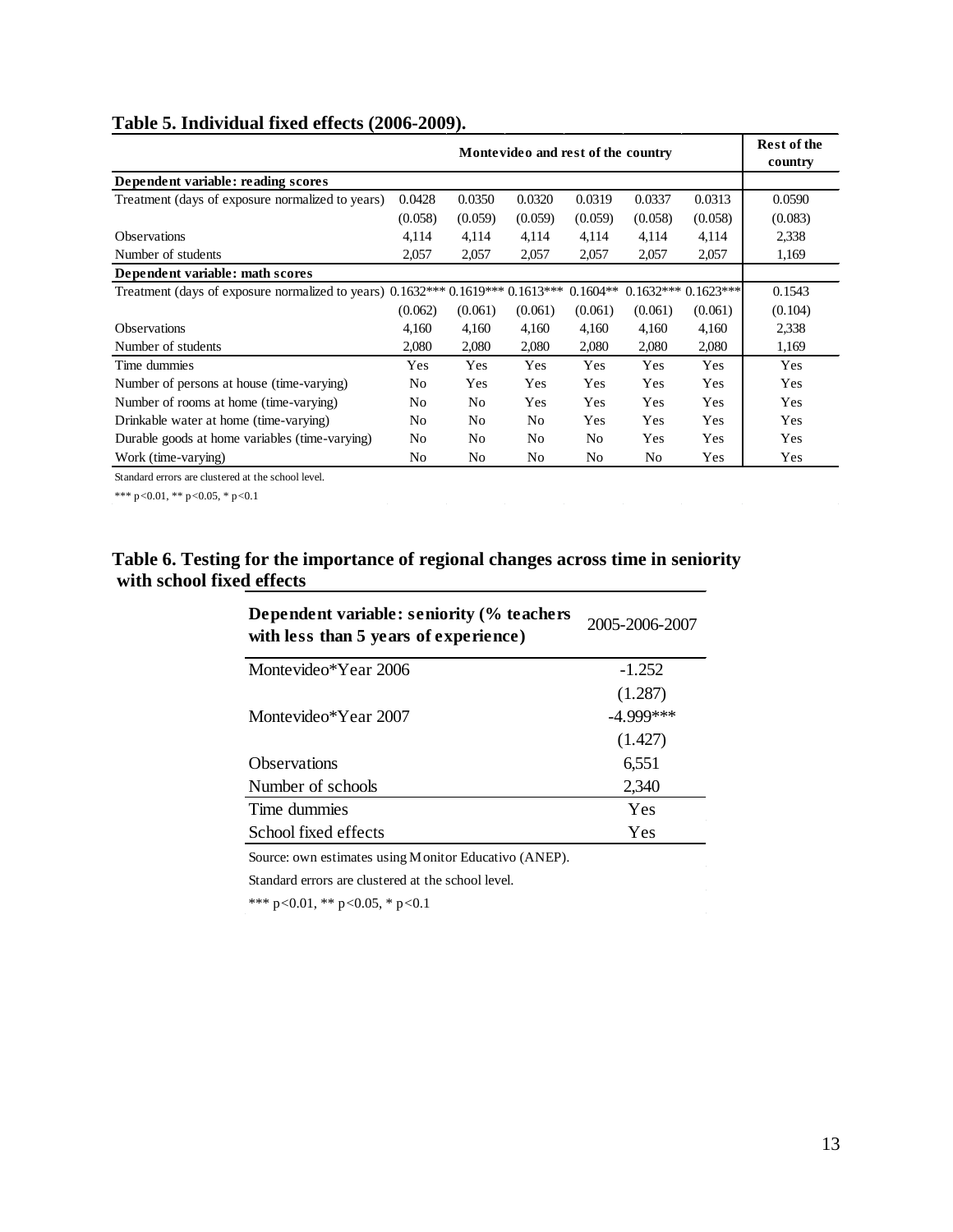#### **Table 7. Individual fixed effects including school-time dummy or Montevideo-time dummy (2006-2009)**

| Dependent variable: reading scores               |                |                |                |                |                |                |                |
|--------------------------------------------------|----------------|----------------|----------------|----------------|----------------|----------------|----------------|
| Treatment (days of exposure normalized to years) | $-0.0544$      | $-0.0142$      | 0.0104         | 0.0029         | $-0.0008$      | $-0.0027$      | $-0.0664$      |
|                                                  | (0.413)        | (0.410)        | (0.398)        | (0.398)        | (0.406)        | (0.398)        | (0.101)        |
| <b>Observations</b>                              | 4,114          | 4,114          | 4,114          | 4,114          | 4,114          | 4,114          | 4,114          |
| Number of students                               | 2,057          | 2,057          | 2,057          | 2,057          | 2,057          | 2,057          | 2,057          |
| Dependent variable: math scores                  |                |                |                |                |                |                |                |
| Treatment (days of exposure normalized to years) | $-0.1658$      | $-0.1561$      | $-0.1582$      | $-0.1620$      | $-0.1513$      | $-0.1601$      | 0.0394         |
|                                                  | (0.353)        | (0.359)        | (0.353)        | (0.355)        | (0.355)        | (0.353)        | (0.094)        |
| <b>Observations</b>                              | 4,160          | 4,160          | 4,160          | 4,160          | 4,160          | 4,160          | 4,160          |
| Number of students                               | 2,080          | 2,080          | 2,080          | 2,080          | 2,080          | 2,080          | 2,080          |
| Time dummies                                     | Yes            | Yes            | Yes            | Yes            | Yes            | Yes            | Yes            |
| School-time dummies                              | Yes            | Yes            | Yes            | Yes            | Yes            | Yes            | N <sub>0</sub> |
| Montevideo-time dummy                            | N <sub>0</sub> | N <sub>0</sub> | N <sub>0</sub> | N <sub>0</sub> | N <sub>0</sub> | N <sub>0</sub> | Yes            |
| Number of persons at house (time-varying)        | No.            | Yes            | Yes            | Yes            | Yes            | Yes            | Yes            |
| Number of rooms at home (time-varying)           | N <sub>0</sub> | N <sub>0</sub> | Yes            | Yes            | Yes            | Yes            | Yes            |
| Drinkable water at home (time-varying)           | N <sub>0</sub> | N <sub>0</sub> | No             | Yes            | Yes            | Yes            | Yes            |
| Durable goods at home variables (time-varying)   | No             | No             | No             | N <sub>0</sub> | Yes            | Yes            | Yes            |
| Work (time-varying)                              | No             | No             | N <sub>0</sub> | No             | No             | Yes            | Yes            |

Standard errors are clustered at the school level.

\*\*\* p<0.01, \*\* p<0.05, \* p<0.1

#### **Table 8. Exploiting solely between school variation**

|                                                  | Montevideo and the  |            | <b>Excluding</b> |
|--------------------------------------------------|---------------------|------------|------------------|
|                                                  | rest of the country | Montevideo |                  |
| Dependent variable: reading scores               |                     |            |                  |
| Treatment (days of exposure normalized to years) | 0.0879              | $-0.0124$  | 0.0496           |
|                                                  | (0.058)             | (0.103)    | (0.118)          |
| <b>Observations</b>                              | 180                 | 180        | 120              |
| Number of schools                                | 90                  | 90         | 60               |
| Dependent variable: math scores                  |                     |            |                  |
| Treatment (days of exposure normalized to years) | $0.1344*$           | $-0.0604$  | $-0.0174$        |
|                                                  | (0.069)             | (0.116)    | (0.146)          |
| <b>Observations</b>                              | 180                 | 180        | 120              |
| Number of schools                                | 90                  | 90         | 60               |
| Time dummies                                     | Yes                 | Yes        | Yes              |
| Montevideo-time dummy                            | N <sub>0</sub>      | Yes        | N <sub>o</sub>   |
| Number of persons at house (time-varying)        | Yes                 | <b>Yes</b> | <b>Yes</b>       |
| Number of rooms at home (time-varying)           | Yes                 | <b>Yes</b> | Yes              |
| Drinkable water at home (time-varying)           | Yes                 | <b>Yes</b> | <b>Yes</b>       |
| Durable goods at home variables (time-varying)   | Yes                 | <b>Yes</b> | <b>Yes</b>       |
| Work (time-varying)                              | Yes                 | Yes        | Yes              |

Standard errors are clustered at the school level.

\*\*\* p<0.01, \*\* p<0.05, \* p<0.1